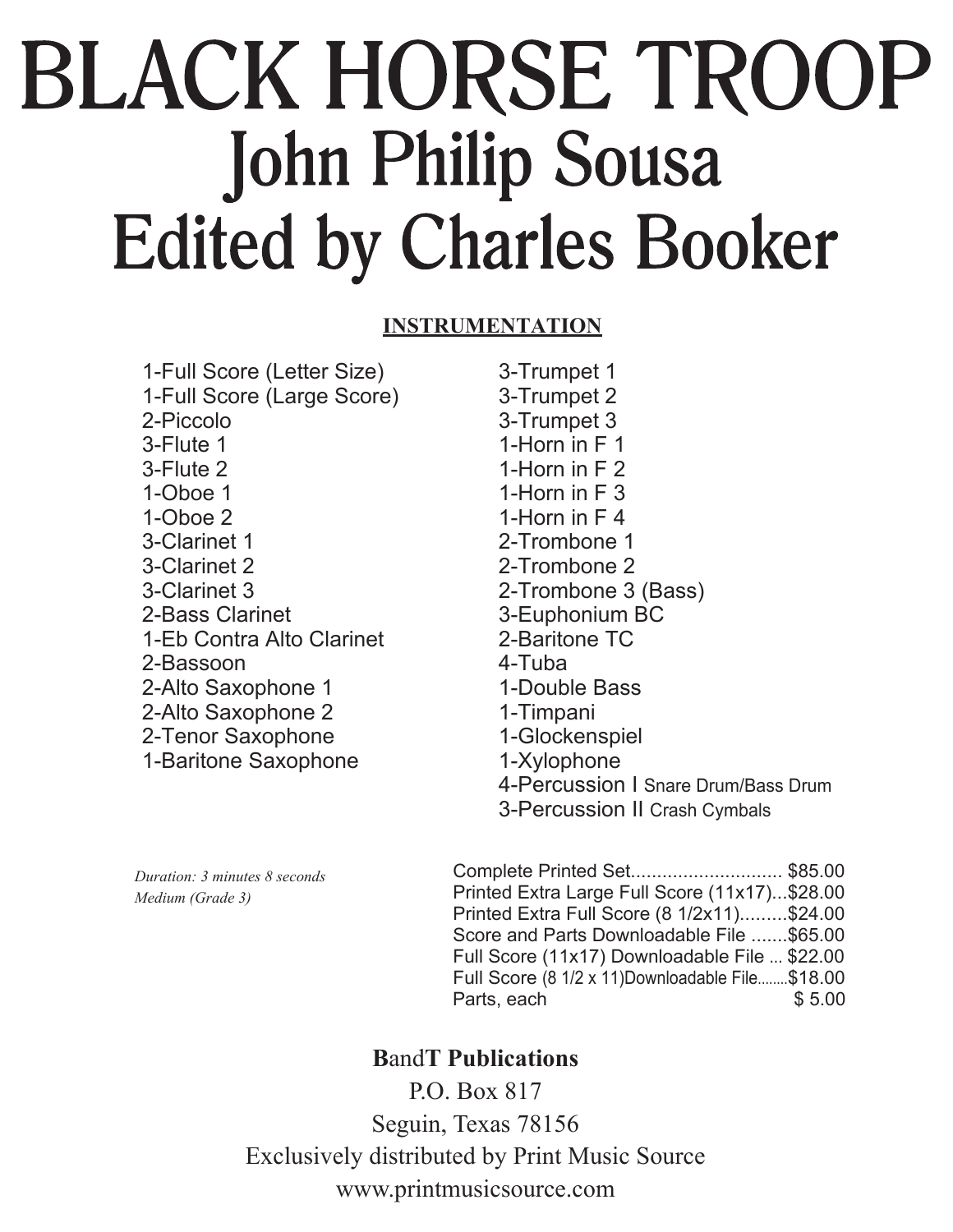

#### BLACK HORSE TROOP

John Philip Sousa composed **The Black Horse Troop March** in December of 1924 at his Sands Point, Long Island estate. At the premiere which took place in Cleveland, Ohio while the march was being played, Troop A of the Cleveland National Guard, on their beautiful black horses, rode onto the stage and stood behind the band. The crowd responded with great vigor at the entire event. The March King loved horses and had a long-standing relationship with Troop A.

### **Notes on the Editor**

**Charles Booker**(b. 1952), a native of Natchez, Mississippi, is a retired U.S. Army Bandmaster, and former Associate Professor at the University of Arkansas - Fort Smith. He served the university as Director of Jazz Studies, Director of Bands, and Chair of the Music Department. During his tenure at UA Fort Smith he taught trumpet, band, jazz band, conducting, music theory, orchestration and composition. Mr. Booker studied composition with Hank Levy (composer/arranger for Stan Kenton), Dr. Steve Strunk and Dr. James Balentine, and conducting with Dr. Robert Garofalo and Dr. Robert Rustowicz. Mr. Booker attended the Armed Forces School of Music, and received his degrees from the University of the State of New York and the University of Texas at San Antonio. He later completed courses for Texas teacher certification in secondary music education at Texas State University. His compositions are published by Alfred, Kendor, Lecta Music, Potenza Music, Print Music Source, Southern Music Company, and Wingert-Jones. Mr. Booker's music has been performed internationally by schools, universities, community bands and professional bands and orchestras that include the Fort Smith Symphony Orchestra, the U.S. Army Band and Orchestra ("Pershing's Own"), the U.S. Army Field Band, the U.S. Military Academy Band (West Point), the U.S. Air Force Band of Mid-America and the U.S. Air Force Academy Band. Mr. Booker's 21year career in the U.S. Army included service in the Fifth Army Band in San Antonio, Texas, staff arranger for the Army Field Band, bandmaster of Army Bands in Louisiana, Germany, New York City, and director of the Jazz Ambassadors in Washington, D.C.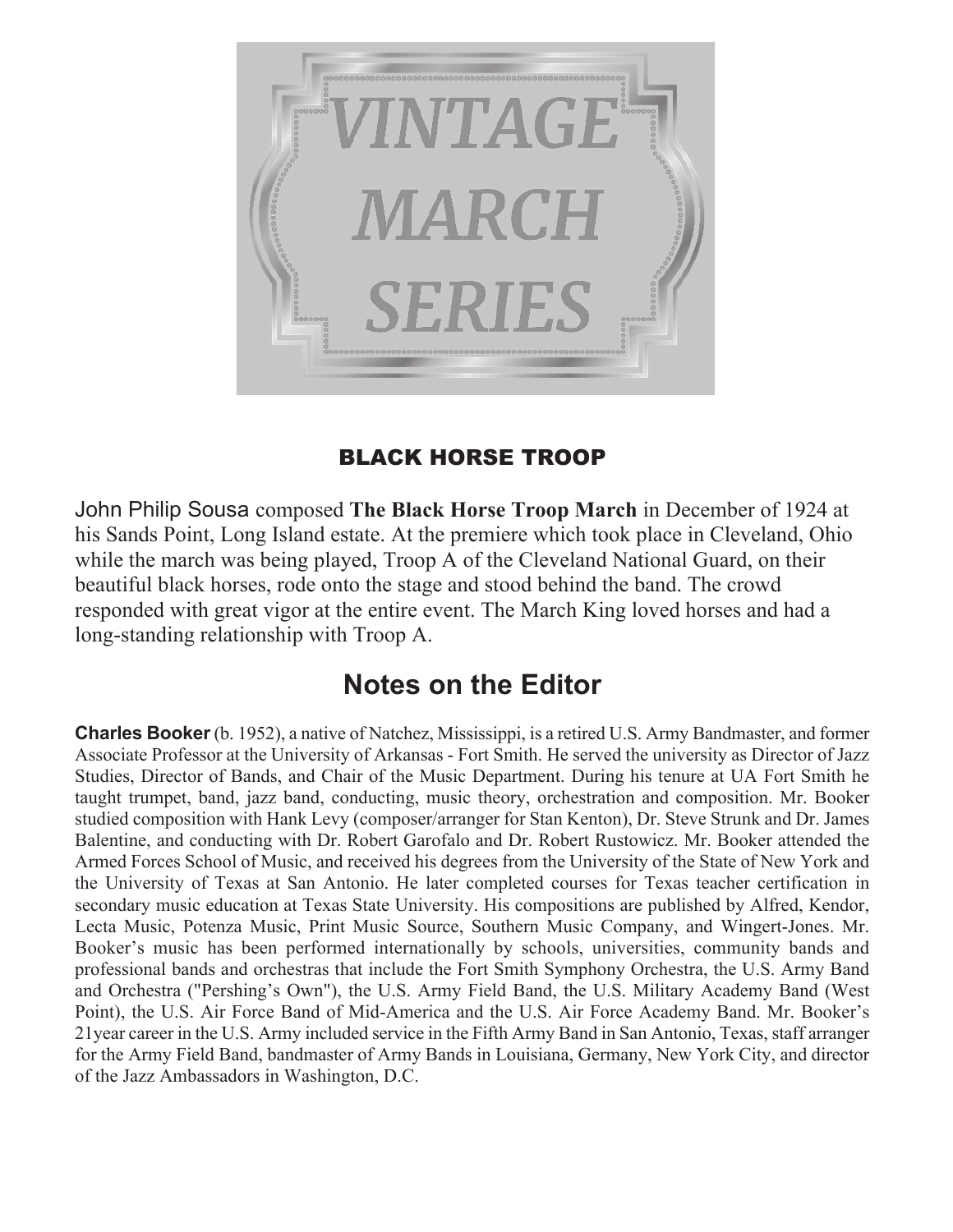Score

## The Black Horse Troop March

John Philip Sousa

Edited by CW4 Charles Booker Bandmaster, U.S. Army (Retired)

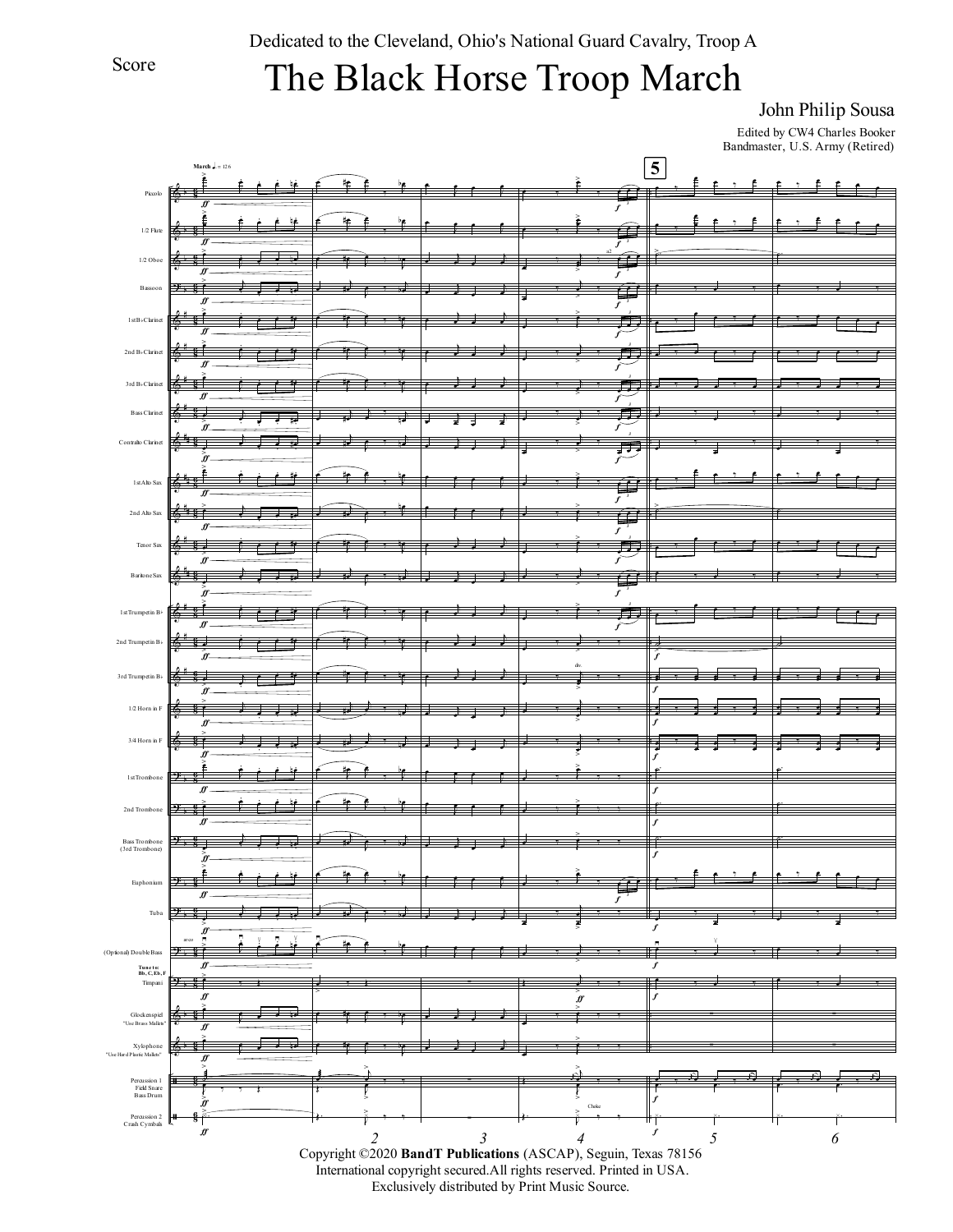<sup>2</sup> The Black Horse Troop March

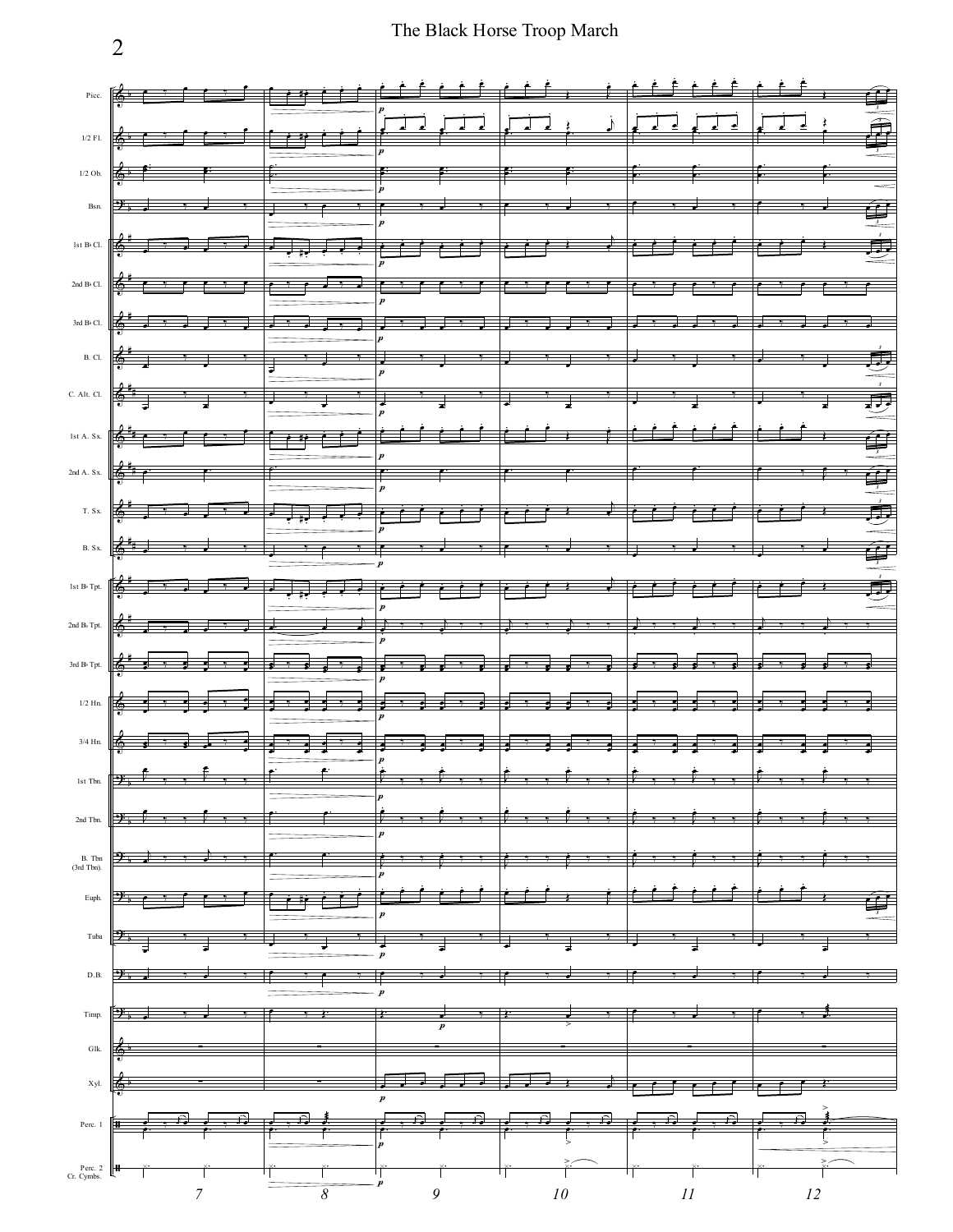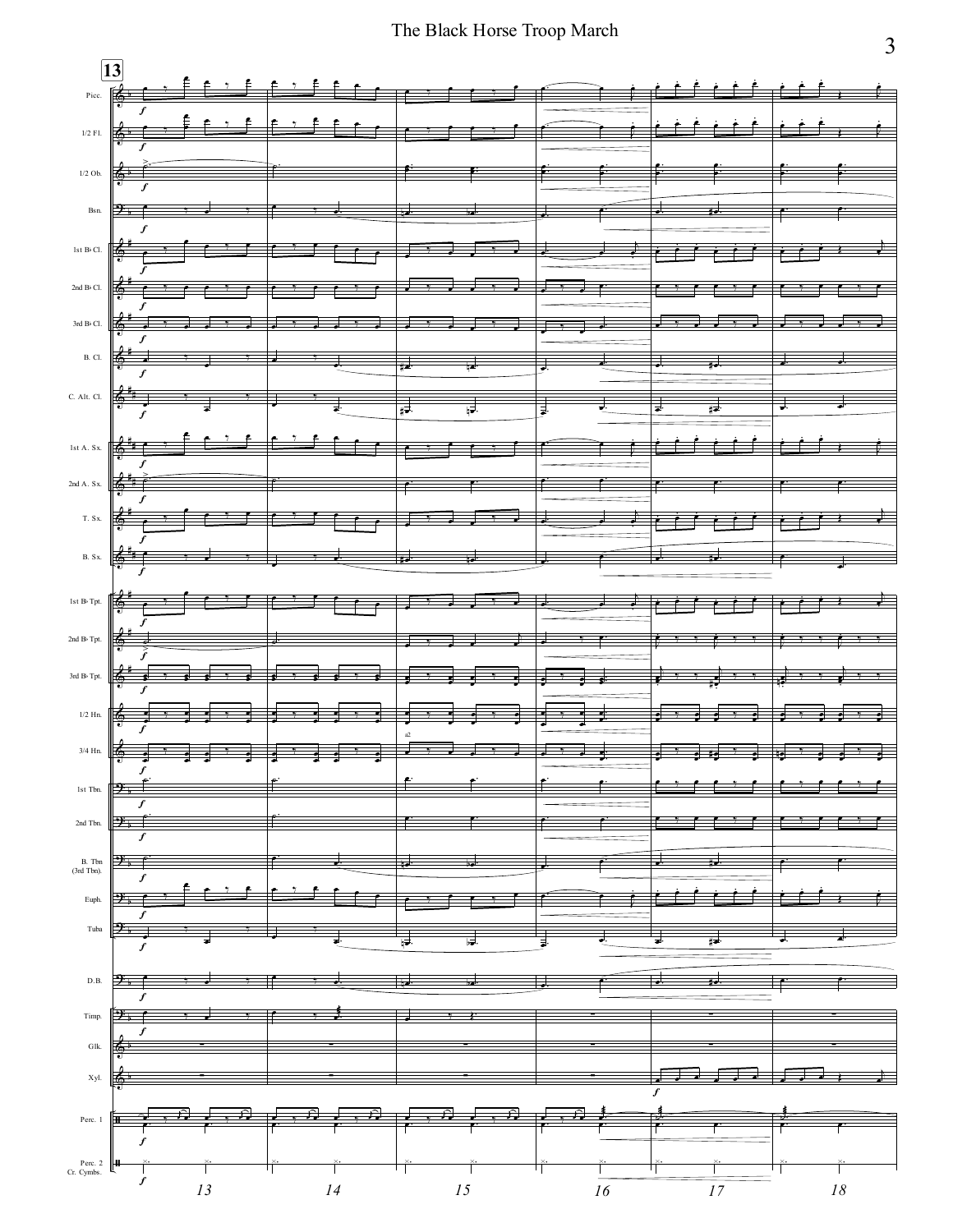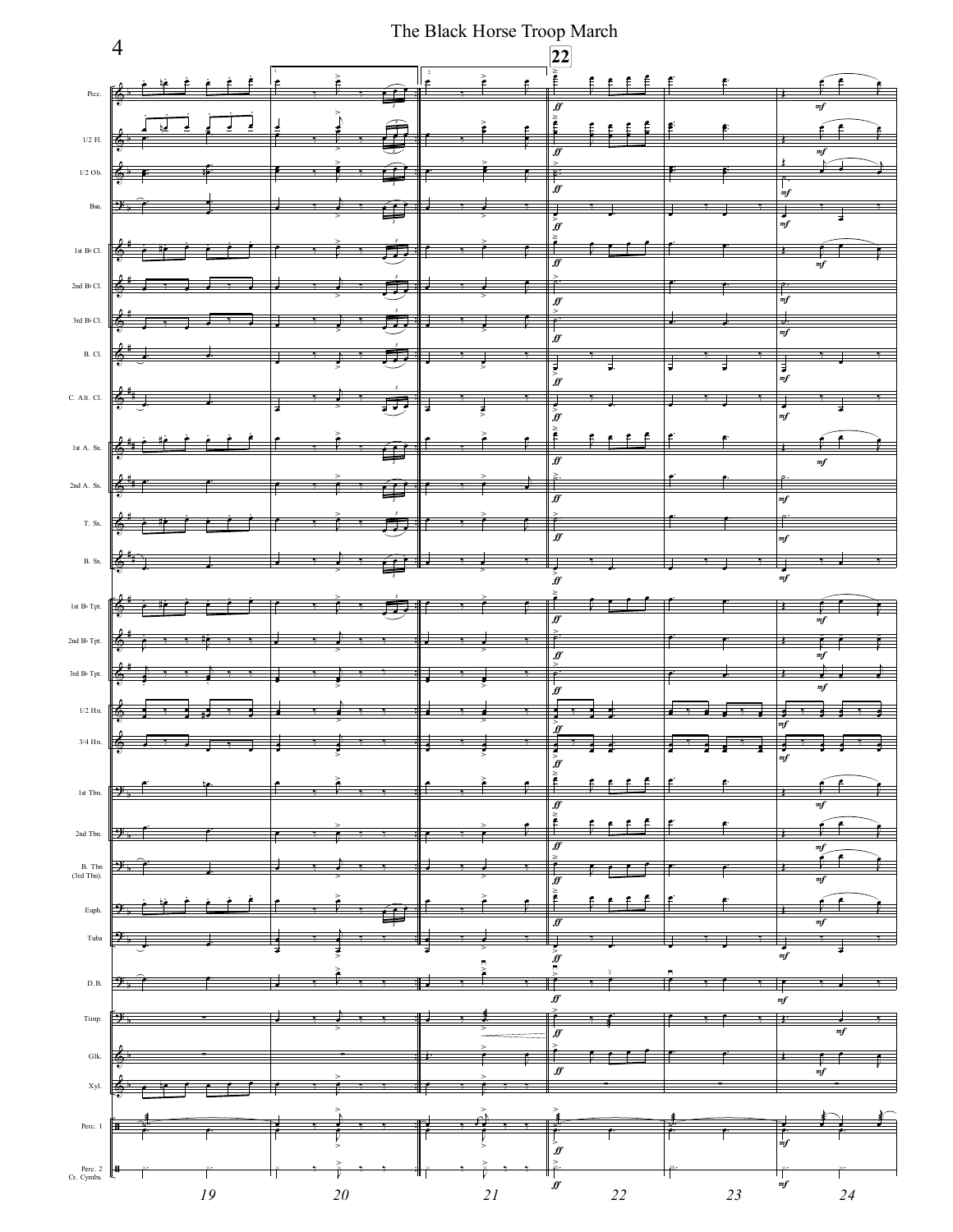The Black Horse Troop March



5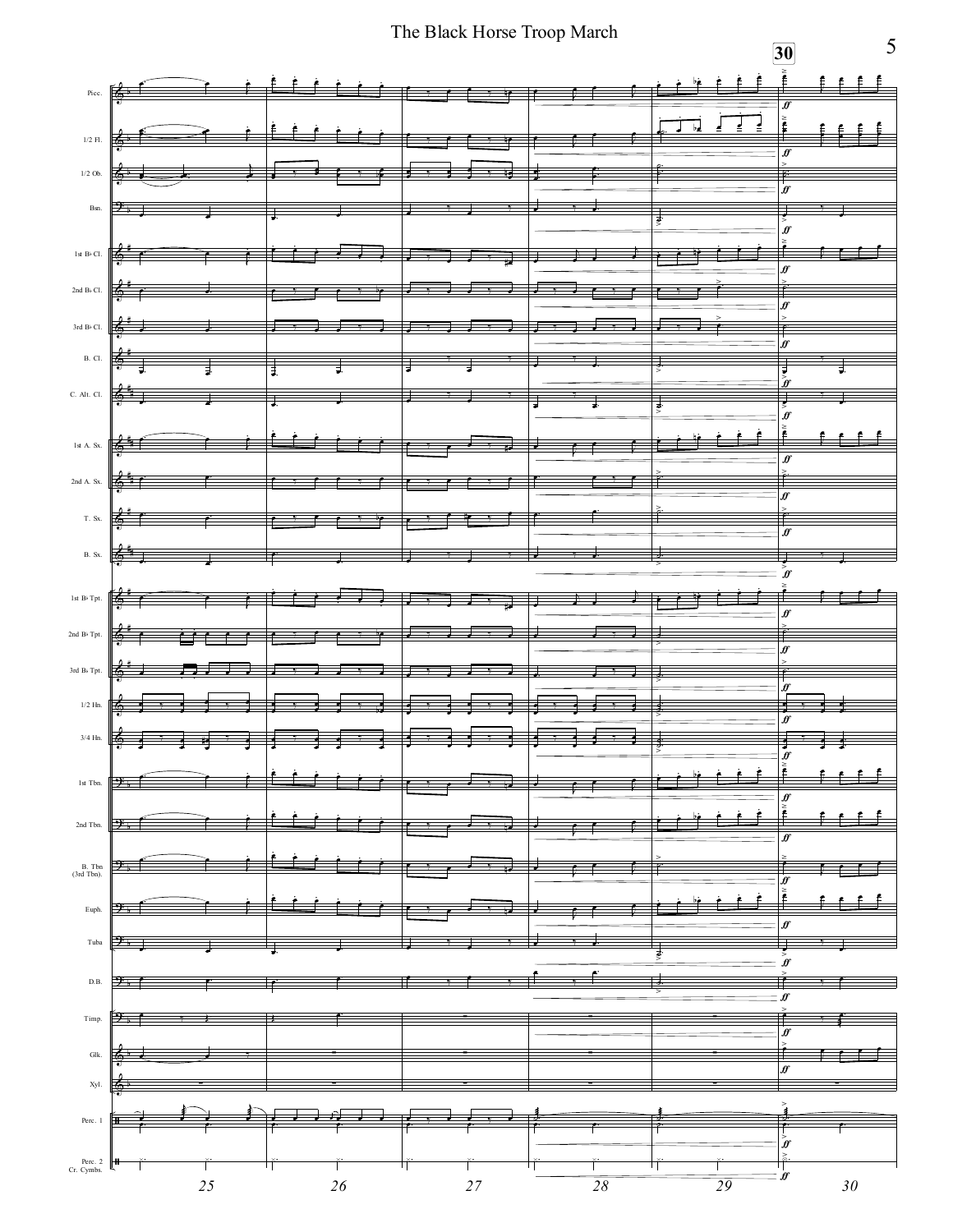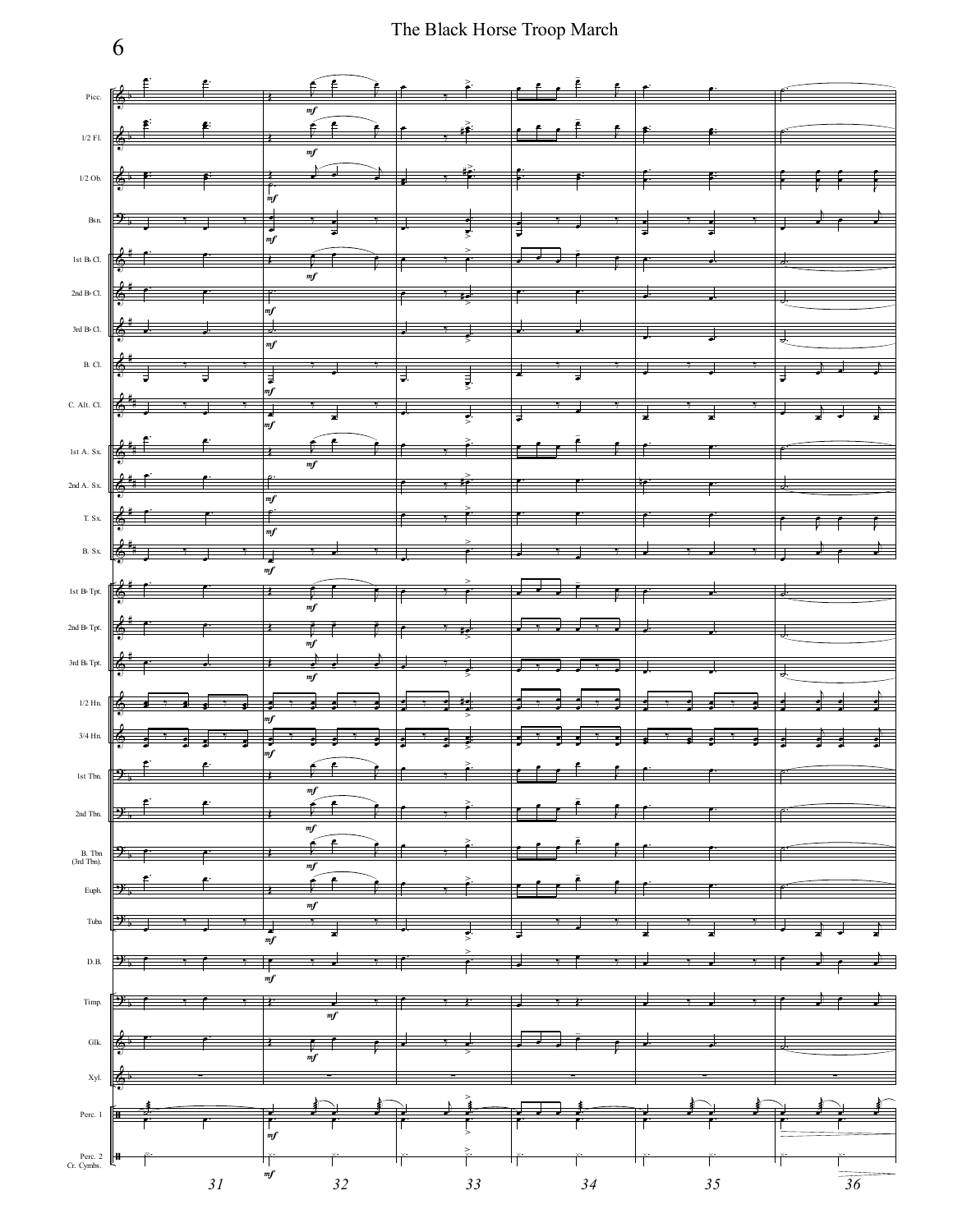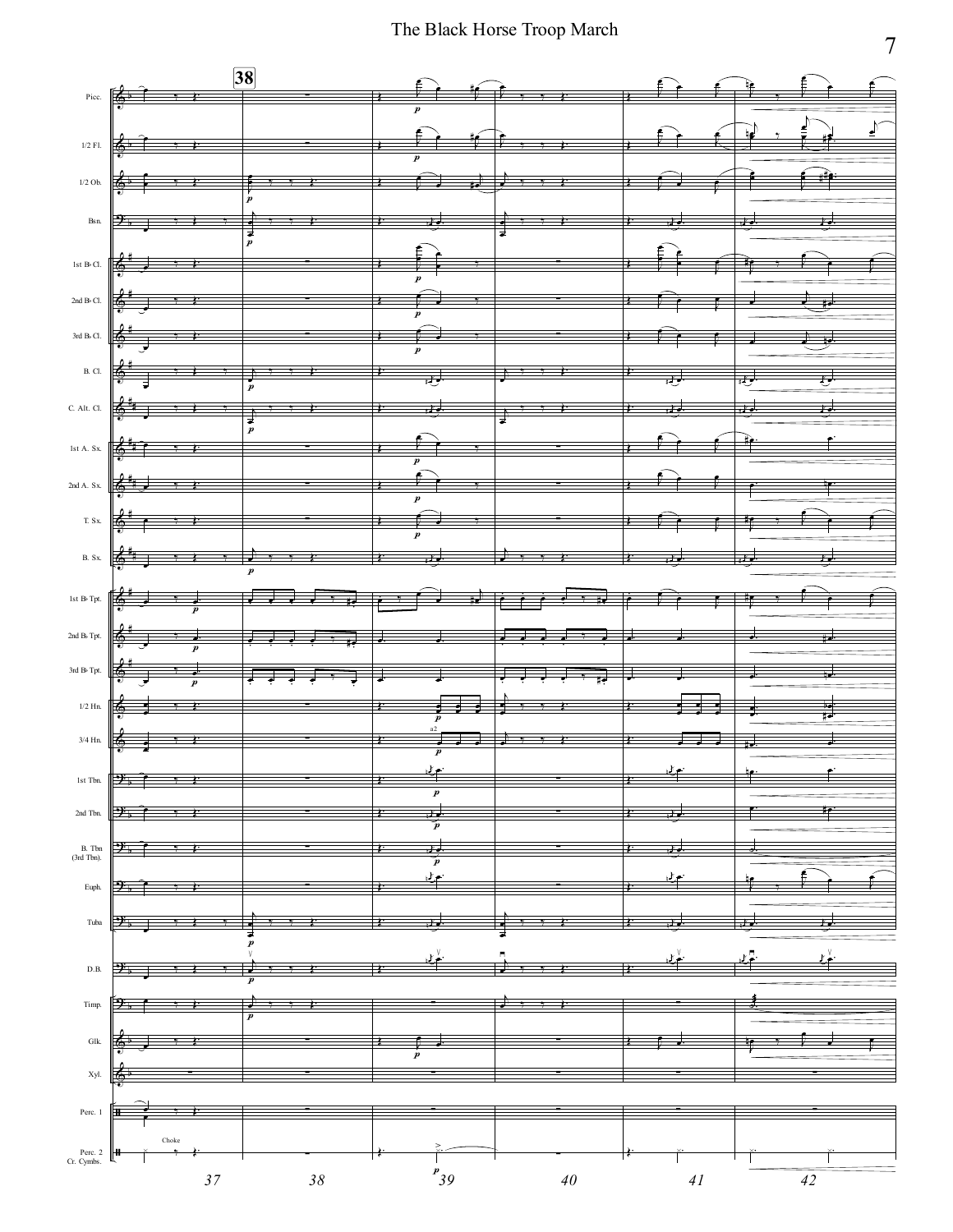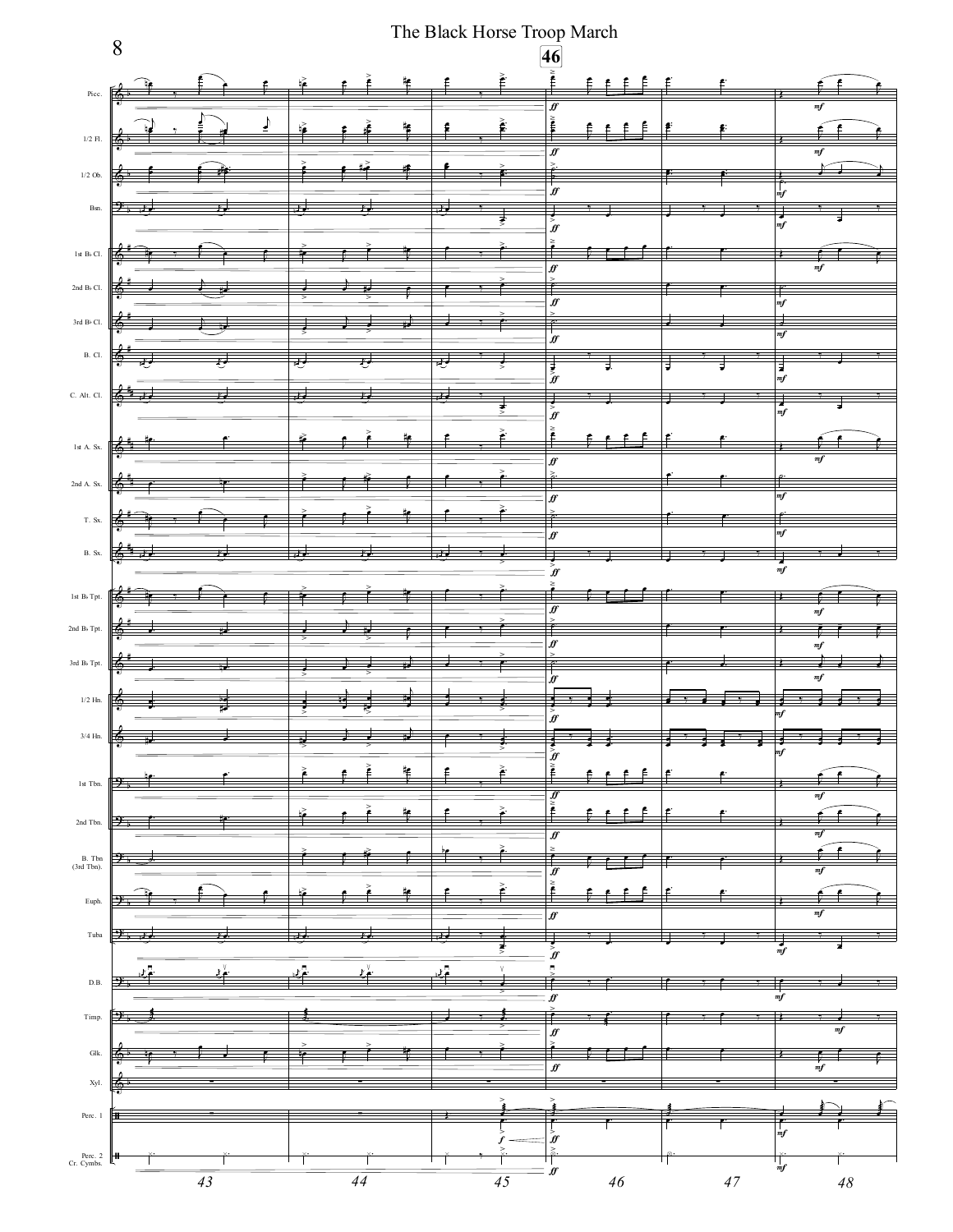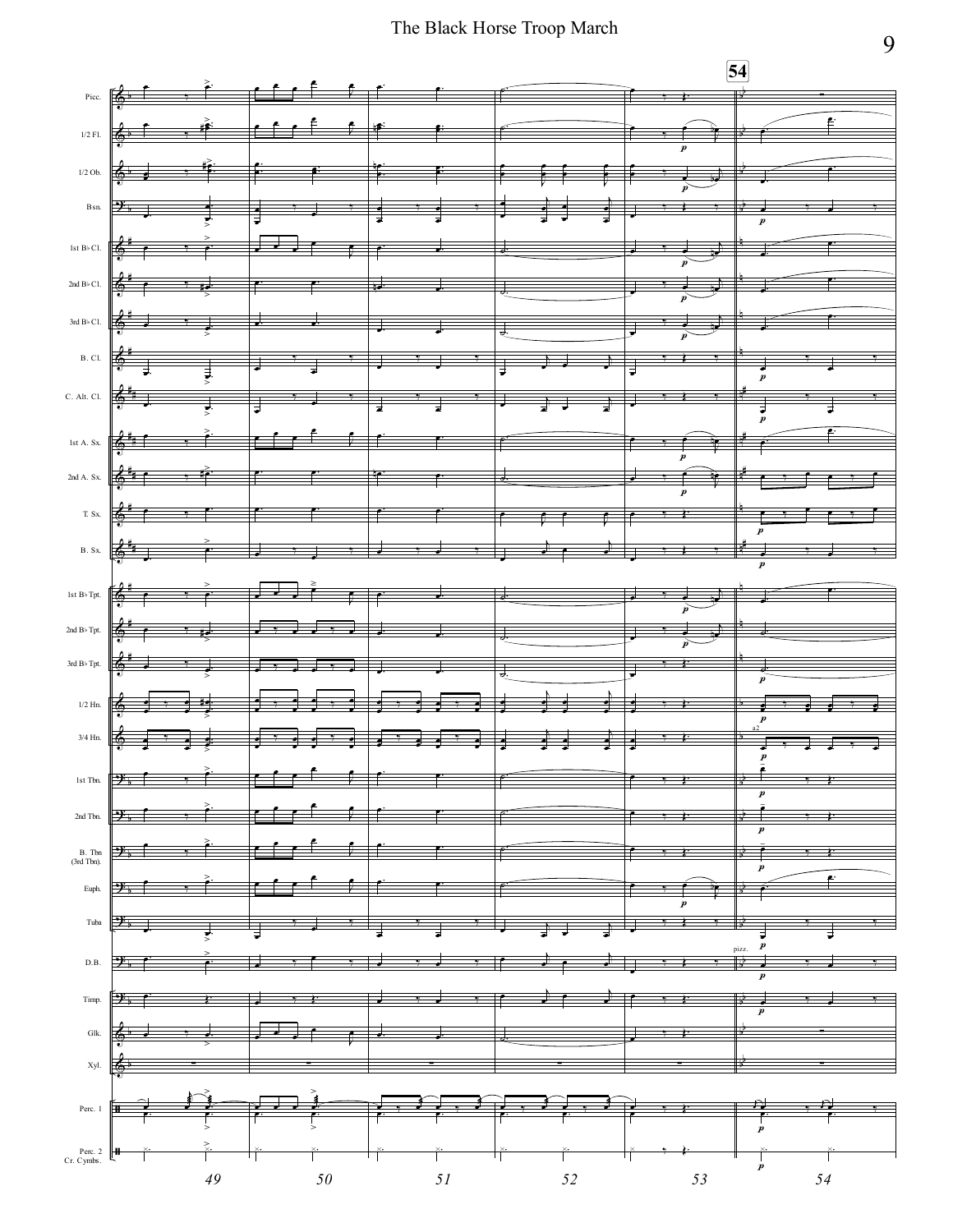10 The Black Horse Troop March

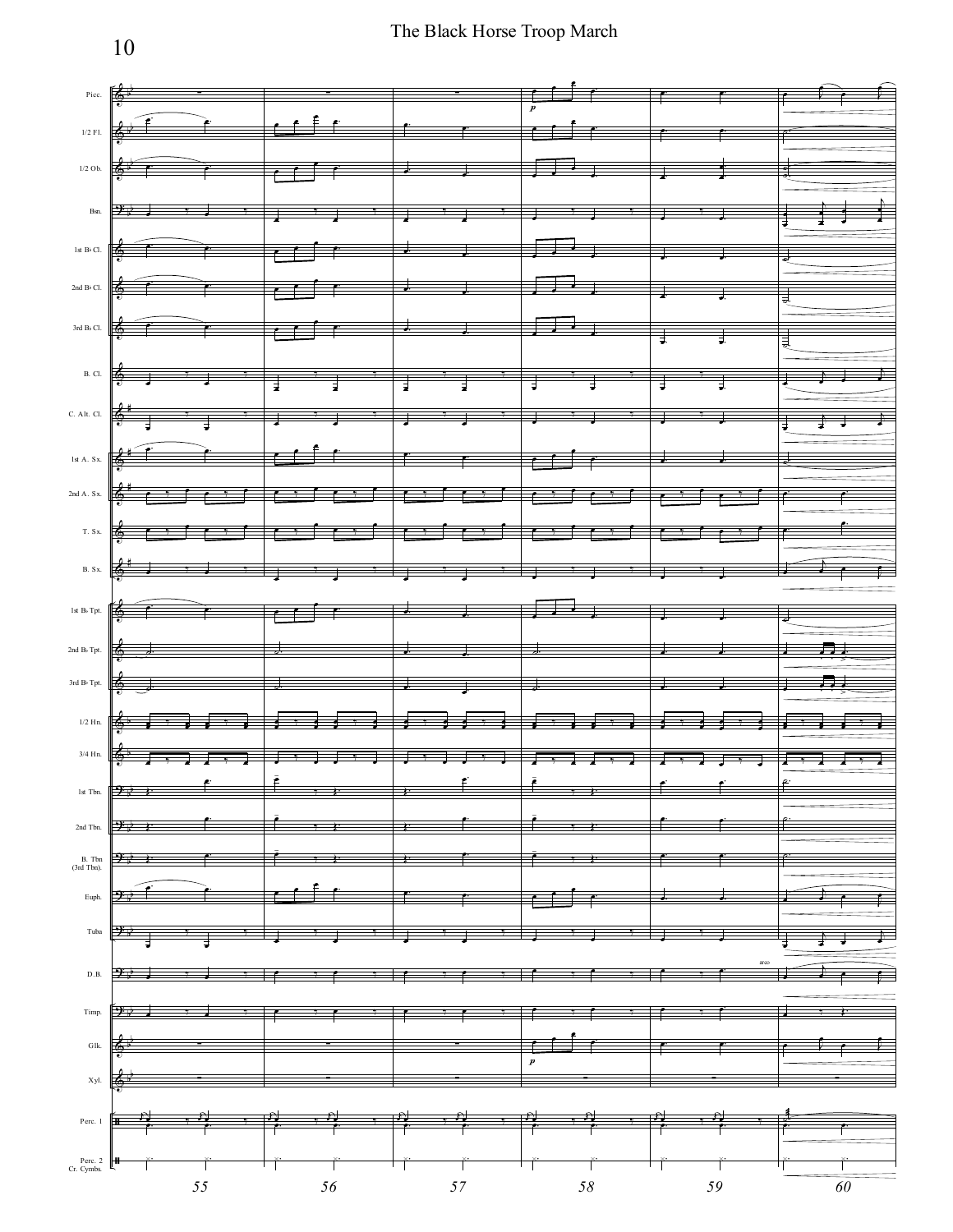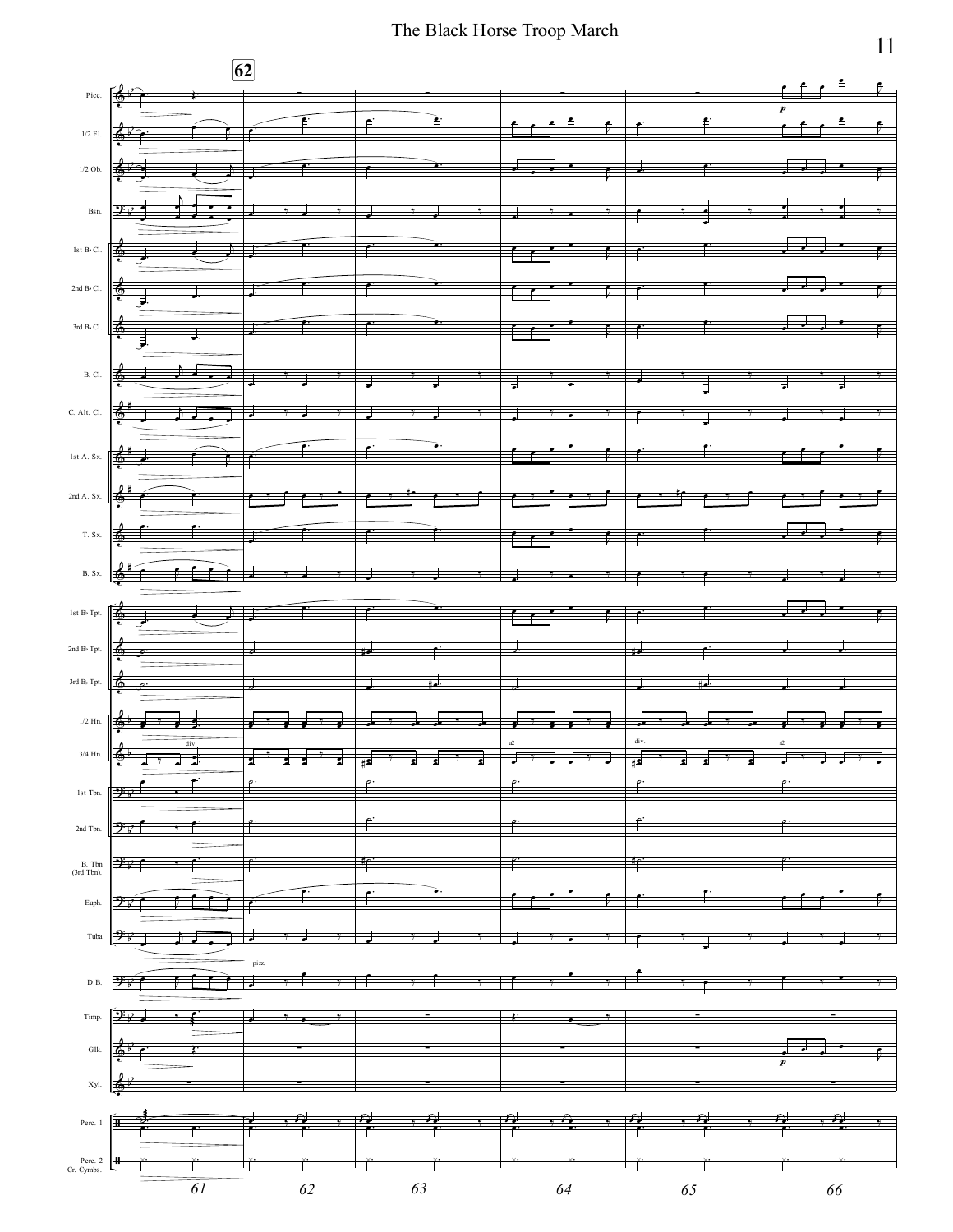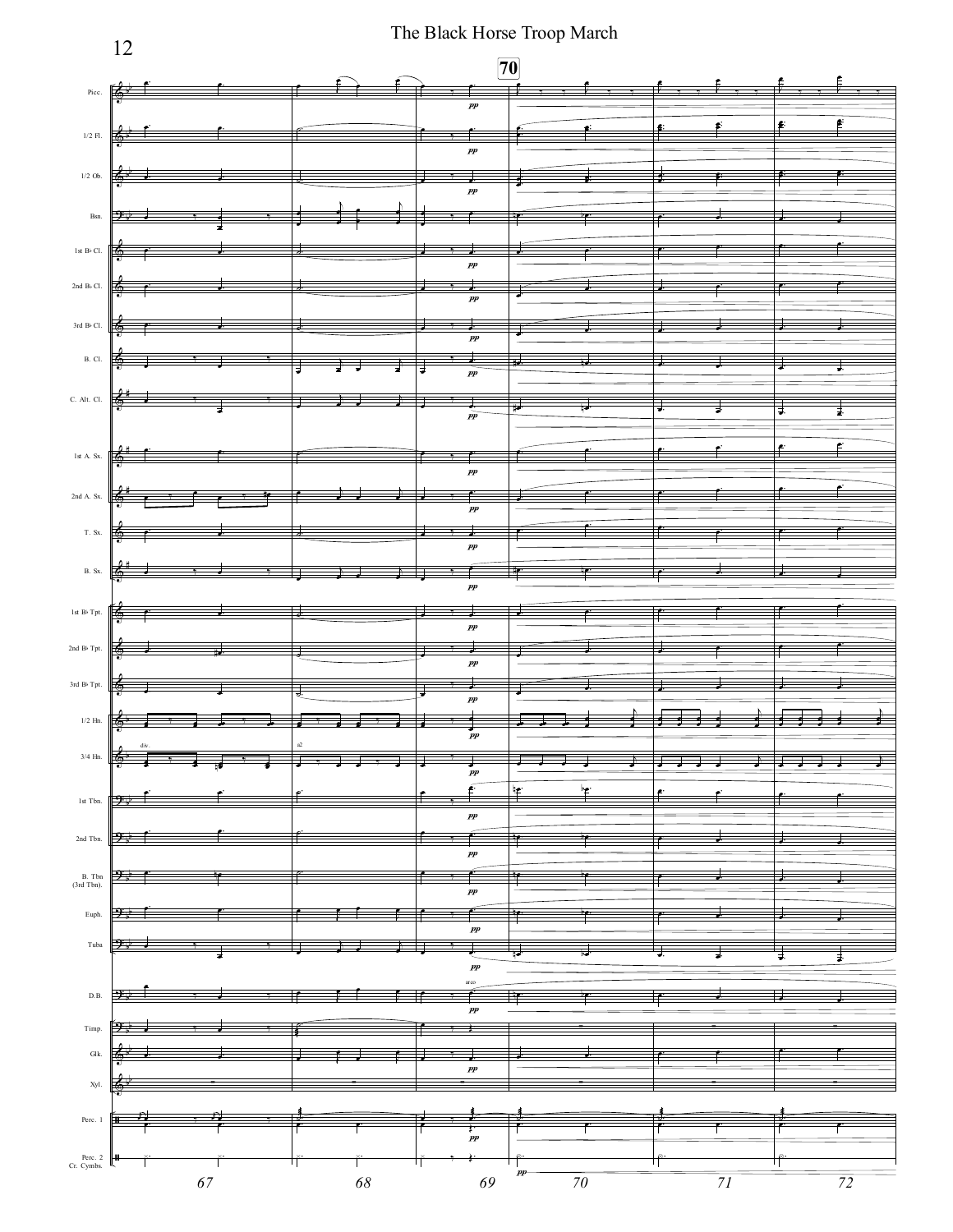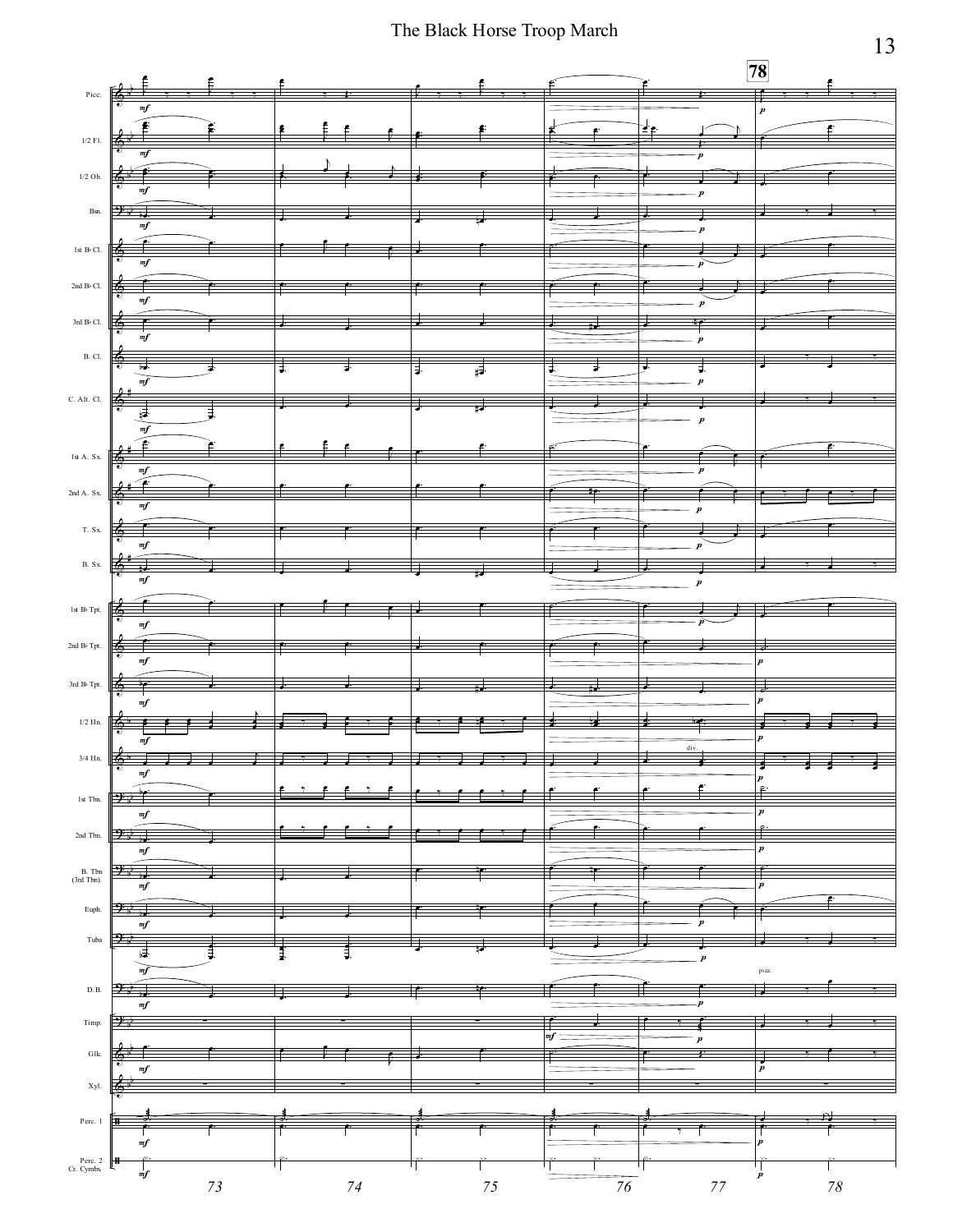The Black Horse Troop March



14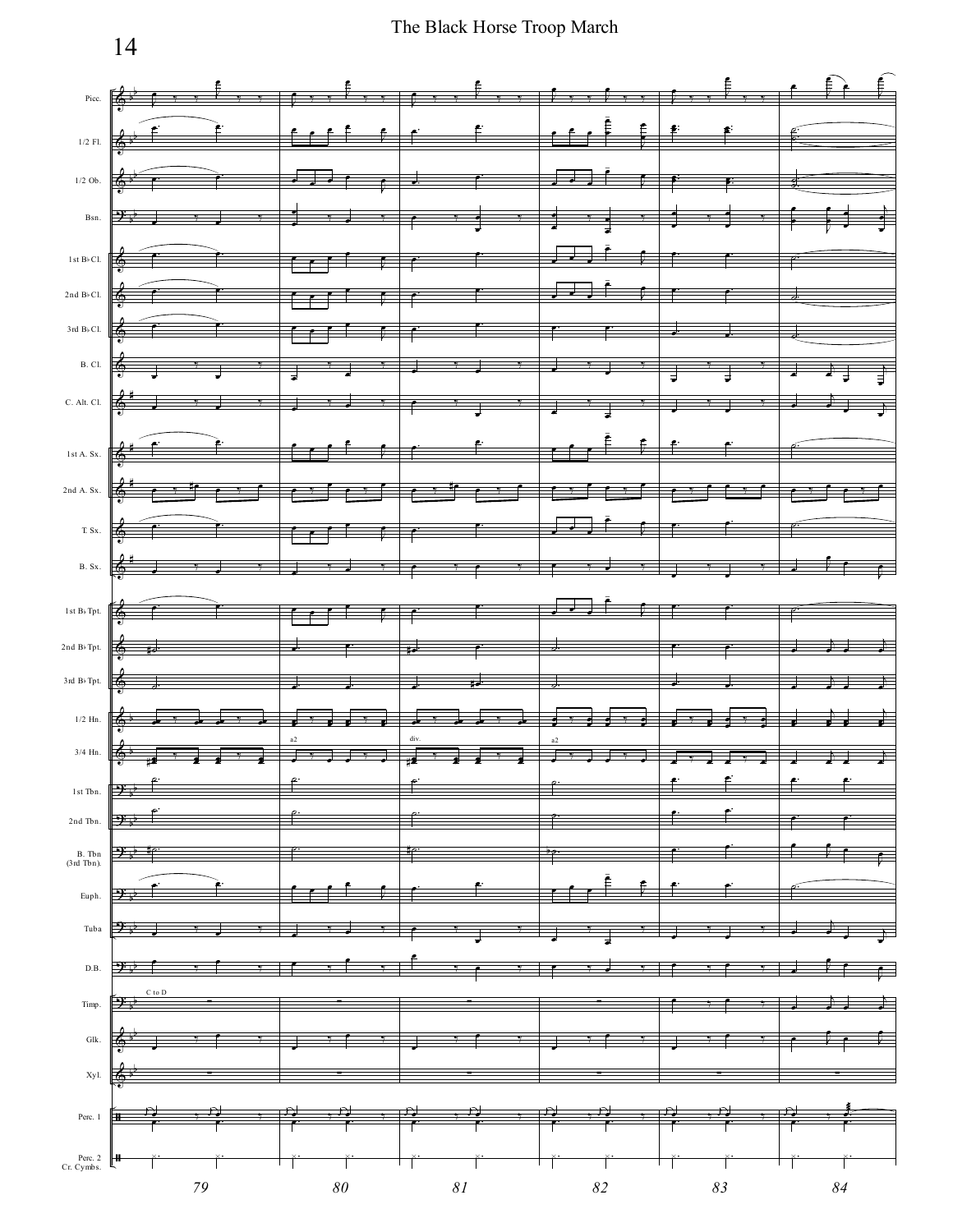The Black Horse Troop March 15

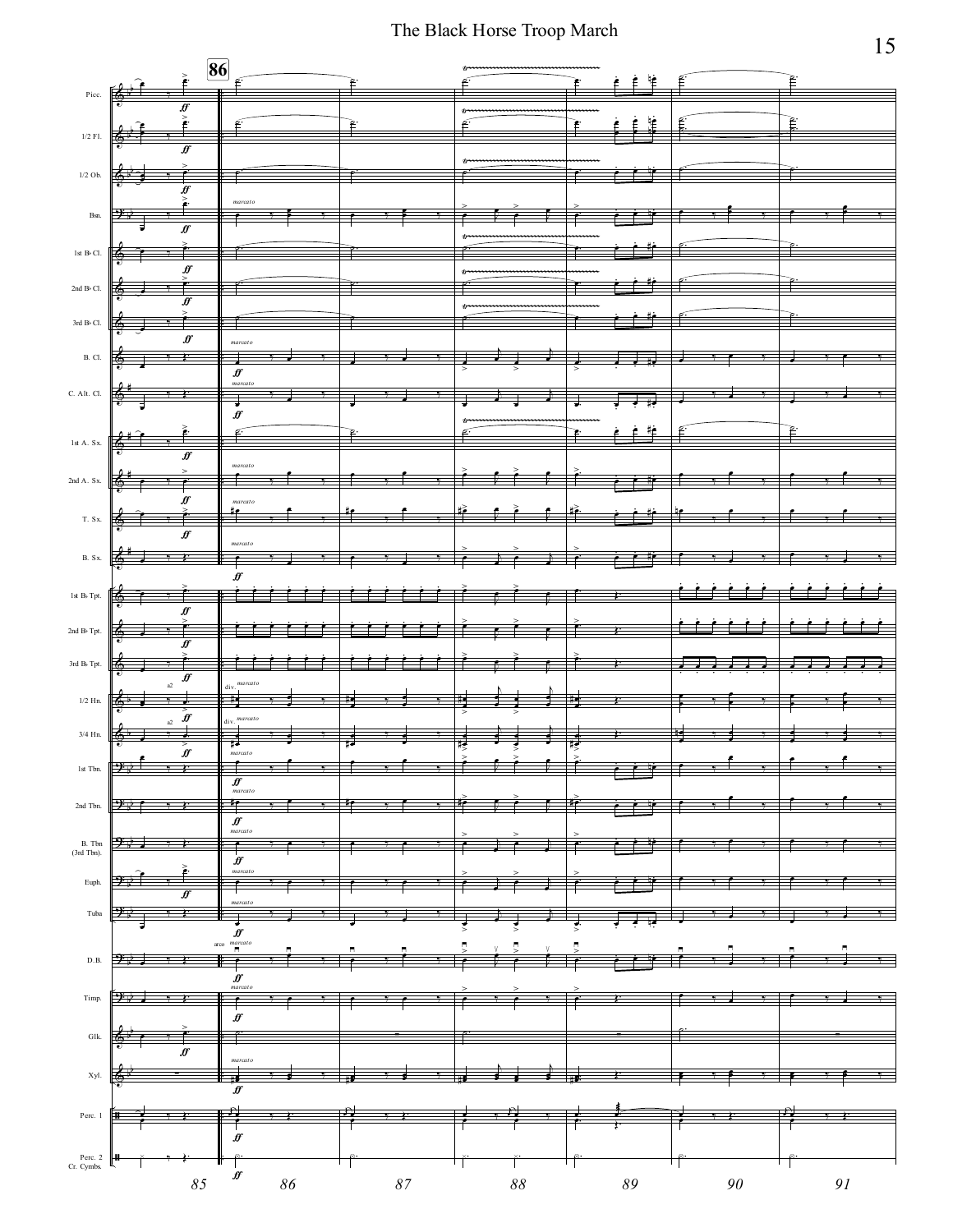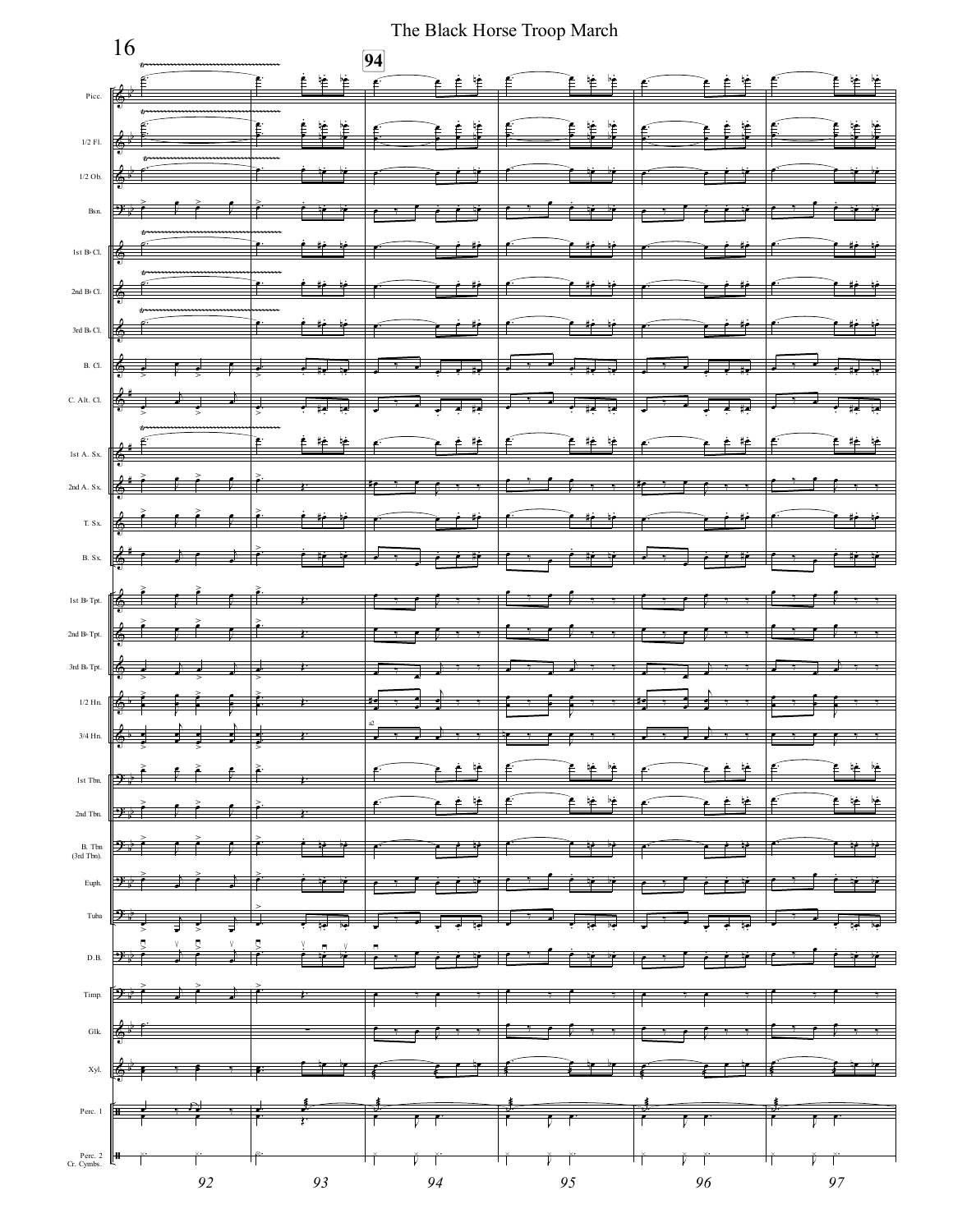#### The Black Horse Troop March

|                                                                           | $\boxed{102}$ |        |   |    |  |             |                                                                                                        |                                                 |                                   |         |              |     |          | $\Gamma$ |
|---------------------------------------------------------------------------|---------------|--------|---|----|--|-------------|--------------------------------------------------------------------------------------------------------|-------------------------------------------------|-----------------------------------|---------|--------------|-----|----------|----------|
| Picc.                                                                     | ๒             |        |   |    |  |             |                                                                                                        |                                                 |                                   |         |              |     |          |          |
|                                                                           |               |        |   |    |  |             | IJ                                                                                                     |                                                 |                                   |         |              |     |          |          |
| $1/2\,$ Fl.                                                               | Ю,            |        | è |    |  |             | IJ                                                                                                     |                                                 |                                   |         | Ē            |     |          |          |
| $1/2$ Ob.                                                                 | 五             |        |   |    |  |             |                                                                                                        |                                                 |                                   |         |              |     |          |          |
|                                                                           |               |        |   |    |  |             | ff                                                                                                     |                                                 |                                   |         |              |     |          |          |
| $_{\rm Bsn.}$                                                             | ヺ゠            |        |   |    |  |             | $\stackrel{\text{>}}{\text{mf}}\stackrel{\text{>}}{\text{eff}}$                                        |                                                 |                                   |         |              |     |          |          |
| 1st $B \triangleright C1$ .                                               | l∕o,          |        | × |    |  |             |                                                                                                        |                                                 |                                   |         |              |     |          |          |
| $2\mathrm{nd}$ B, Cl.                                                     |               |        |   |    |  |             | $\it mf\_{ff}$                                                                                         |                                                 |                                   |         |              |     |          |          |
|                                                                           | ∳             |        |   |    |  |             | $\overbrace{\mathit{mf\_ff}}^{\text{max}}$                                                             |                                                 |                                   |         |              |     |          |          |
| $3$ rd B $>$ Cl.                                                          | ю             |        |   |    |  |             | $\frac{2}{m}$ ff                                                                                       |                                                 |                                   |         |              |     |          |          |
| <b>B.</b> Cl.                                                             | I∳            |        |   |    |  |             | J.                                                                                                     |                                                 |                                   |         |              |     |          |          |
| C. Alt. Cl.                                                               |               |        |   |    |  |             | $\stackrel{\scriptstyle >}{\scriptstyle \it mf\_ff}$                                                   |                                                 |                                   |         |              |     |          | ≛        |
|                                                                           | l∲            |        |   |    |  |             | $\sum_{mf=ff}$                                                                                         |                                                 |                                   |         |              |     |          |          |
| 1st A. Sx.                                                                | ౹ౚ            |        |   |    |  |             | ┮<br>$\frac{1}{m}f_{-}ff$                                                                              |                                                 |                                   |         |              |     |          |          |
| 2nd A. Sx.                                                                |               |        |   |    |  |             |                                                                                                        |                                                 |                                   |         |              |     |          |          |
|                                                                           |               |        |   |    |  |             | $\stackrel{\textstyle >}{\textstyle{\textstyle\min}}$                                                  |                                                 |                                   |         |              |     |          |          |
| T. Sx.                                                                    | 险             |        |   |    |  |             | $\sum_{mf\_{ff}$                                                                                       |                                                 |                                   |         |              |     |          |          |
| <b>B.</b> Sx.                                                             | 质             |        |   |    |  |             |                                                                                                        |                                                 |                                   |         |              |     |          |          |
| 1st B $\flat$ Tpt.                                                        | ⊯             |        |   |    |  |             | $\stackrel{\text{>}}{\text{mf}}\stackrel{\text{}}{\text{eff}}$<br>Trumpets Opt. Tacit 1 st X           |                                                 |                                   |         |              |     |          |          |
|                                                                           |               |        |   |    |  |             | $\overbrace{mf - ff}$ Trumpets Opt. Tacit 1 st X                                                       |                                                 |                                   |         |              |     |          |          |
| 2nd $B$ Tpt.                                                              | 唪             |        |   |    |  |             |                                                                                                        |                                                 |                                   |         |              |     |          |          |
| $3\mathrm{rd}\ \mathrm{B}$ Tpt.                                           |               |        |   |    |  |             | $\begin{array}{c}\n\swarrow\\ \hline\n\text{Trumpets Opt} \\ \hline\n\text{dr} \\ \hline\n\end{array}$ |                                                 |                                   | ╺       | .            | . . |          |          |
|                                                                           | 唪             |        |   |    |  |             | $\it mf\_{ff}$                                                                                         |                                                 |                                   |         |              |     |          |          |
| $1/2$ Hn.                                                                 | <b>6</b>      |        |   |    |  |             | ÷<br>$mf\_ff$                                                                                          |                                                 |                                   |         |              |     |          |          |
| $3/4$ Hn.                                                                 | ⊫∕⊕           |        |   |    |  |             |                                                                                                        |                                                 |                                   |         |              |     |          |          |
| 1st Tbn.                                                                  | 9≑            |        |   |    |  |             | $\it mf\_{ff}$<br>$\geq$<br>₹                                                                          |                                                 |                                   |         |              |     |          |          |
|                                                                           |               |        |   |    |  |             | $\overline{\mathit{mf\_ff}}$<br>$\geq$                                                                 |                                                 |                                   |         |              |     |          |          |
| 2nd Tbn.                                                                  | ୨⊧            |        |   |    |  |             | ₹<br>$\frac{1}{m}$ f-ff                                                                                |                                                 |                                   |         |              |     |          |          |
| $\begin{array}{c} \text{B.} \text{ Tbn} \\ \text{(3rd Tbn).} \end{array}$ |               |        |   |    |  |             | $\geq$<br>₽                                                                                            |                                                 |                                   |         |              |     |          |          |
| Euph.                                                                     | ソー            |        | ∍ |    |  |             | ۴                                                                                                      | $\frac{m f - f f}{\frac{D f}{\sum_{i=1}^{n} f}$ |                                   |         |              |     |          |          |
| Tuba                                                                      | ⋺             |        |   |    |  |             | $\it mf\_{ff}$                                                                                         |                                                 |                                   |         |              |     |          |          |
|                                                                           |               |        |   |    |  |             | $\frac{1}{2}$<br>$\frac{1}{2}$                                                                         |                                                 |                                   |         |              |     |          |          |
| $D.B.$                                                                    | া⊅            |        |   |    |  |             | $\it mf\_{ff}$                                                                                         |                                                 |                                   |         |              |     |          |          |
| Timp.                                                                     | ⇒             |        |   |    |  |             |                                                                                                        |                                                 | ${\bf D}$ to ${\bf E} \, {\bf b}$ |         |              |     |          |          |
| $\operatorname*{Glk}.$                                                    | Κ'n           |        |   |    |  |             | $\mathit{mf\_ff}$                                                                                      | 2nd X only to the end                           |                                   |         | Ŧ            |     |          |          |
|                                                                           |               |        |   |    |  |             | $\overline{\mathcal{M}}_{\mathit{mf}\mathit{f}}$                                                       |                                                 |                                   |         |              |     |          |          |
| Xyl.                                                                      | ita,          |        |   |    |  |             | ŗ<br>$\geq$                                                                                            |                                                 | $f\hspace{-0.1cm}f$               |         |              |     |          |          |
| Perc. $1$                                                                 | ⊞             | ∗      |   |    |  |             | ÷<br>Ì.                                                                                                |                                                 |                                   |         |              |     | ⇁<br>. ـ |          |
|                                                                           | ᡛᡃ            |        |   |    |  |             | $\stackrel{\text{>}}{\text{mf}}\stackrel{\text{}}{\text{aff}}$<br>₹.                                   |                                                 |                                   |         |              |     |          |          |
| Perc. 2<br>Cr. Cymbs.                                                     |               | $98\,$ |   | 99 |  | ${\it 100}$ | $\it mf\_ff$                                                                                           | ${\it 101}$                                     |                                   | $102\,$ | Ч<br>$103\,$ |     | Ч        | $104\,$  |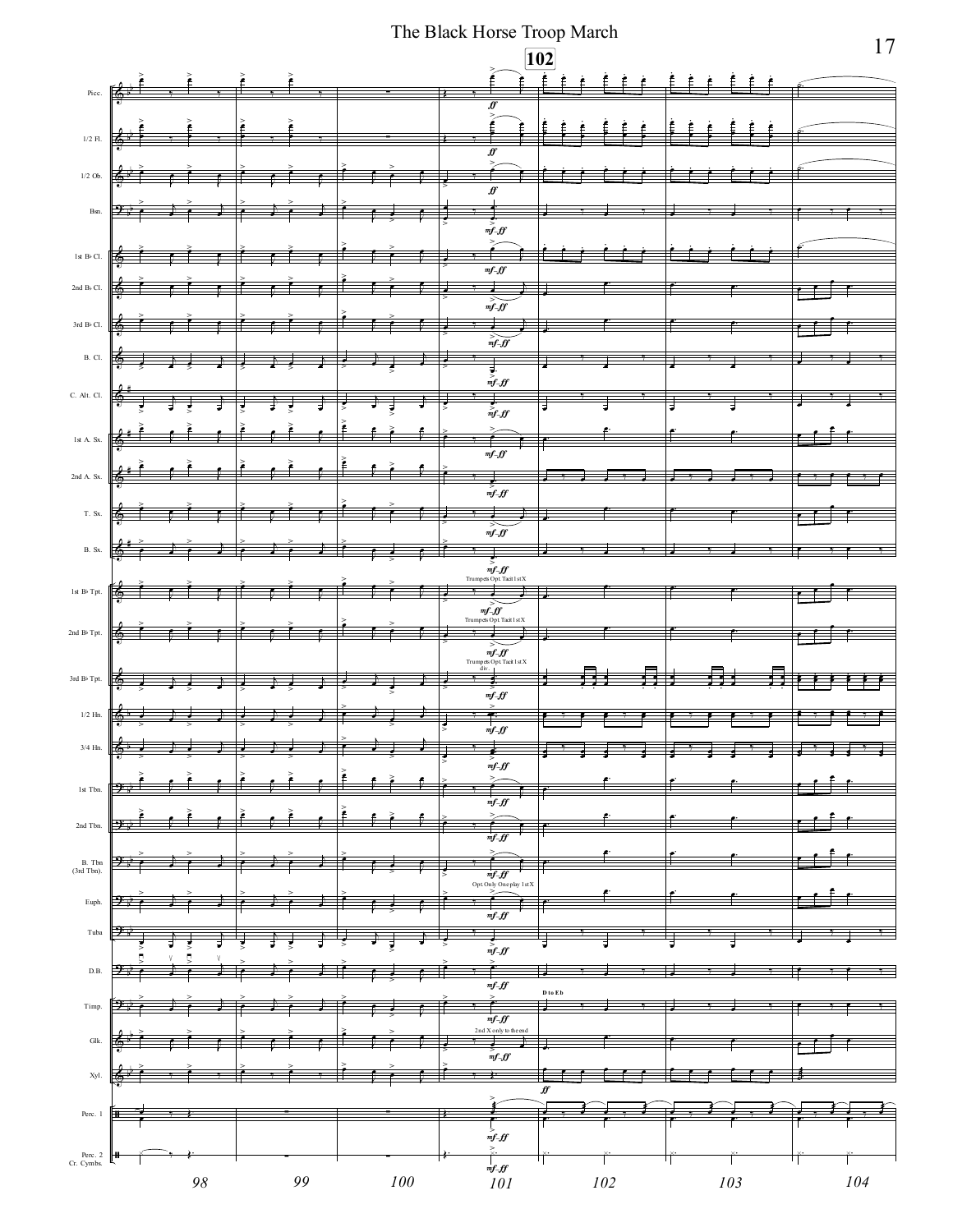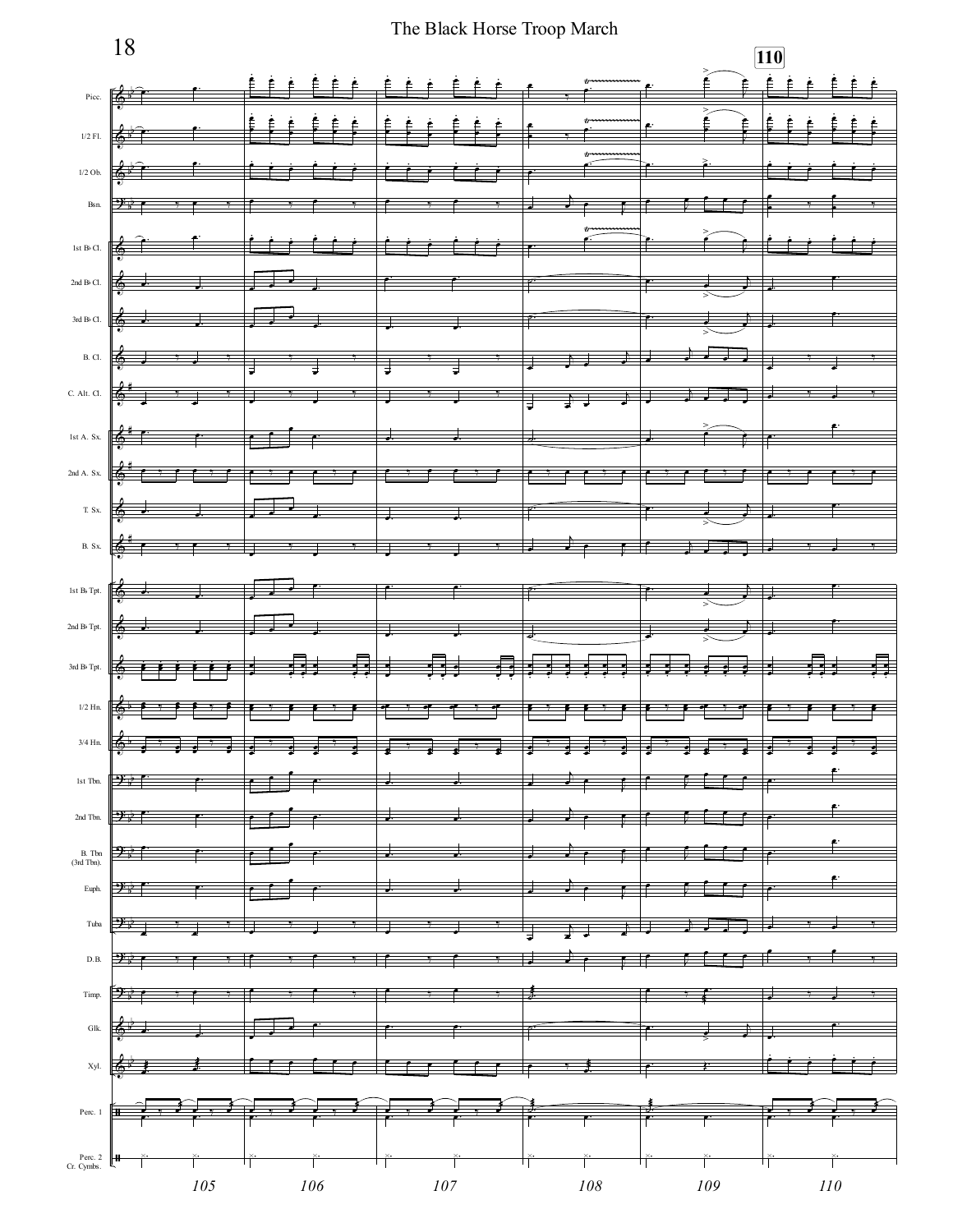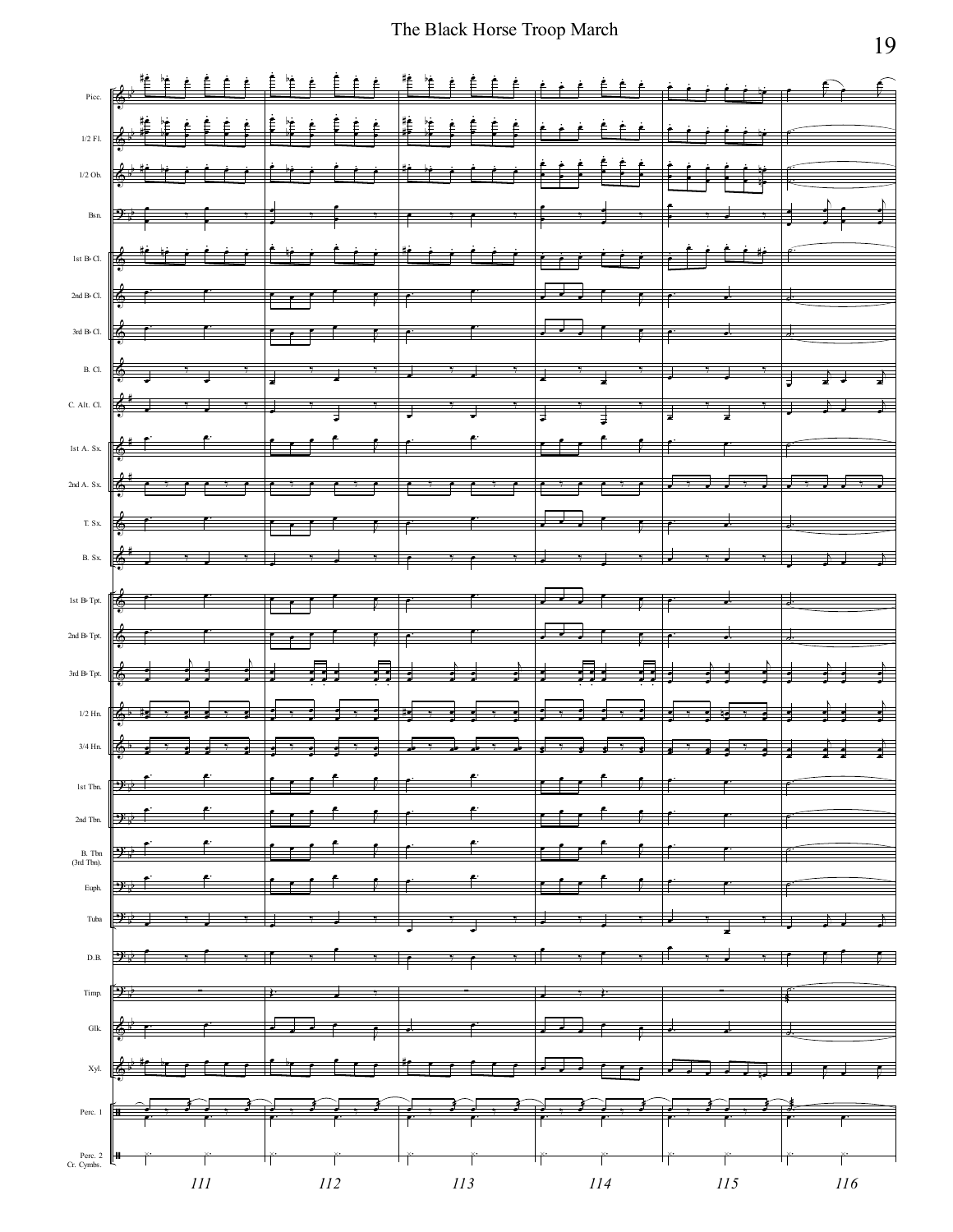The Black Horse Troop March

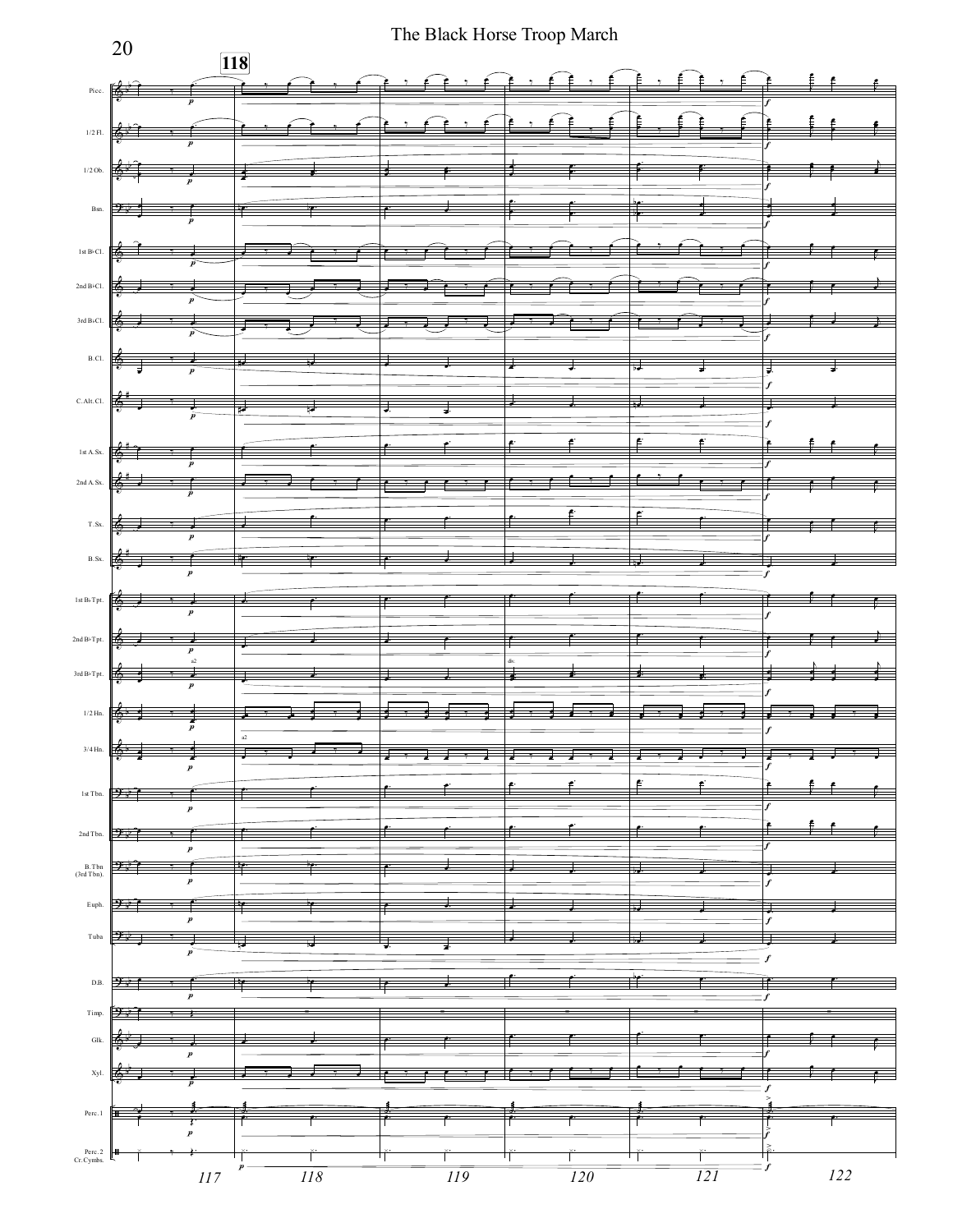